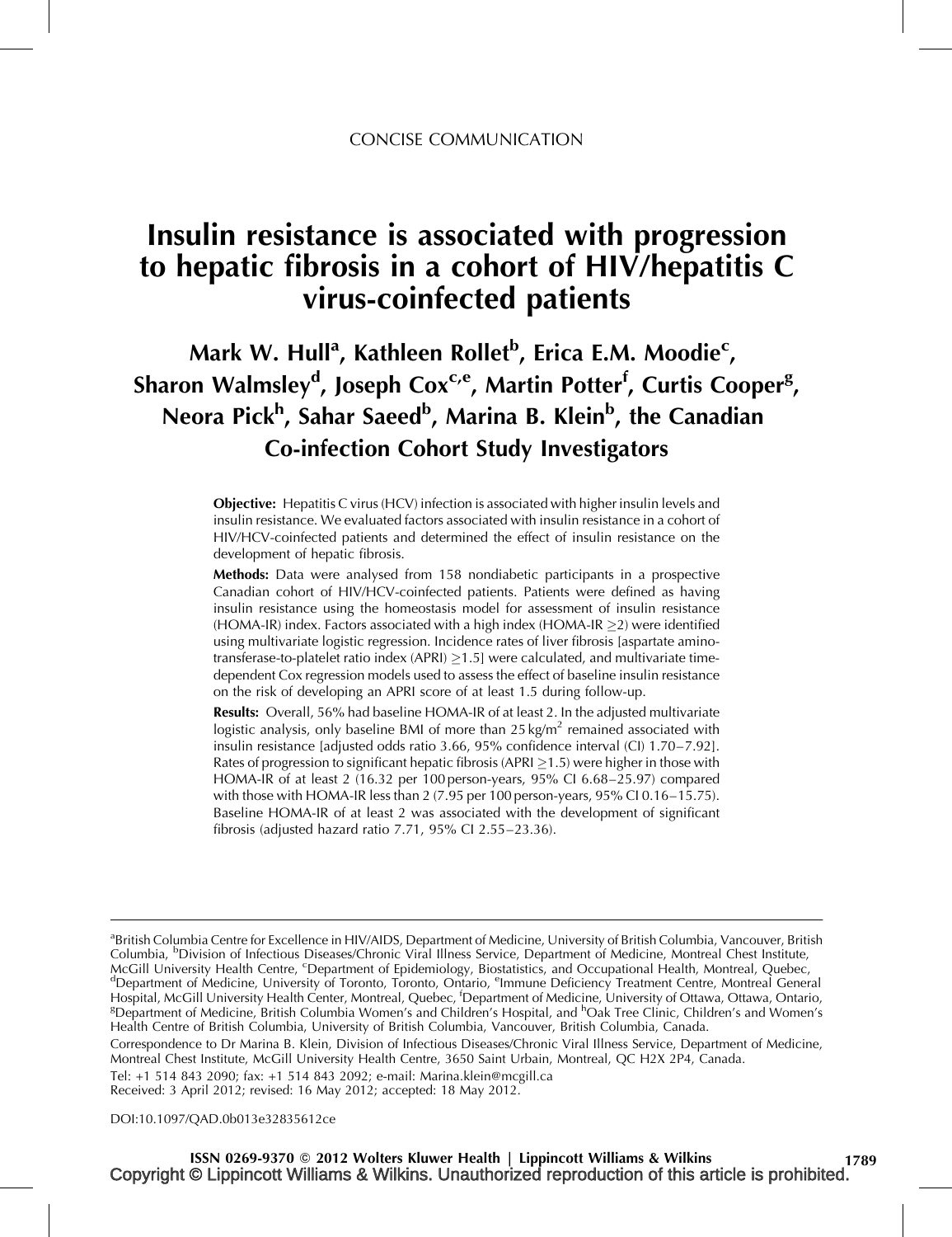**Conclusion:** In this first longitudinal analysis, insulin resistance was very common among coinfected patients and was associated with modifiable risk factors such as elevated BMI. Insulin resistance was found to be strongly associated with progression to hepatic fibrosis over time.  $\circ$  2012 Wolters Kluwer Health | Lippincott Williams & Wilkins

AIDS 2012, 26*:*1789–1794

Keywords: coinfection, hepatic fibrosis, hepatitis C virus, HIV, insulin resistance

## Introduction

Hepatitis C virus (HCV) infection has been associated with an increased risk for insulin resistance and diabetes [\[1\]](#page-4-0) with 30–70% exhibiting some degree of insulin resistance [\[2\]](#page-4-0). Insulin resistance has been associated with a wide variety of adverse health outcomes such as cardiovascular disease and cancer and with decreased response to HCV therapy among HCV-monoinfected patients [\[3–6\].](#page-4-0) The homeostasis model for assessment of insulin resistance (HOMA-IR) index is a well validated noninvasive method to measure insulin sensitivity [\[7\]](#page-5-0). HCV-infected individuals have been shown to have higher HOMA-IR scores (compared with uninfected matched controls [\[1\]\)](#page-4-0) which have been associated with fibrosis and steatosis in cross-sectional analyses [\[8\]](#page-5-0). In HIV-infected patients, HCV has also been shown to be associated with the presence of insulin resistance [\[9–11\]](#page-5-0), but its association with progressive fibrosis is less clear [\[12\]](#page-5-0). We evaluated factors associated with insulin resistance in a cohort of HIV/HCV-coinfected patients and determined the impact of insulin resistance on the development of liver fibrosis prospectively.

#### Materials and methods

#### Study design, setting and population

The Canadian Co-infection Cohort Study [CCC, CIHR Canadian HIV Trials Network (CTN222)] is a prospective multicentre study recruiting HIV/HCV-coinfected patients at 16 centres across Canada since 2003 with approval by participating research ethics boards and has been described in detail elsewhere [\[13\]](#page-5-0). As of October 2010, 955 patients were enrolled. To evaluate factors associated with insulin resistance, we included nondiabetic participants (based on recorded medical history and current prescription for insulin or oral hypoglycaemic medication) with at least one study visit between April 2003 and October 2010 and available baseline values of fasting insulin and glucose  $(n = 185)$ . This sample was further restricted to assess the effect of insulin resistance on fibrosis progression. Only participants  $(n = 85)$  with virologic evidence of active HCV infection (HCV-RNA-positive, COBAS AMPLICOR HCV Test, version 2.0, Roche Diagnostics, Hoffmann-La Roche Ltd, Laval, Canada), an aspartate aminotransferase (AST)-toplatelet ratio index (APRI) less than 1.5 and absence of end-stage liver disease (ESLD) at study entry were studied. Patients were censored on their last clinic visit prior to October 2010, when an outcome occurred, at death or at initiation of HCV treatment.

#### **Measurements**

Insulin resistance was determined at baseline for all eligible patients using the HOMA-IR [fasting insulin  $(mIU/l) \times$  fasting glucose  $(mmol/l)/22.5$ ] [\[7\]](#page-5-0). APRI was used as a noninvasive surrogate marker for liver fibrosis defined as follows:  $100 \times (AST (U/l)/upper limit of$ normal)/platelet count  $(10^9 \text{ cells/l})$  [\[14\].](#page-5-0) An APRI of at least 1.5 was considered significant fibrosis (corresponding to a biopsy score  $\geq$ F2) [\[14–16\].](#page-5-0)

#### Statistical analyses

Multiple logistic regression was used to identify factors independently associated with insulin resistance (HOMA-IR  $\geq$ 2, a cut-point indicative of insulin resistance in other analyses [\[5,17,18\]](#page-5-0)). The natural logarithm of the APRI [ln(APRI)], which nearly normalizes the distribution, was used in these analyses [\[19\]](#page-5-0).

We estimated incidence rates of liver fibrosis  $APRI > 1.5$ ) among those without fibrosis at baseline. Poisson count models were used to calculate confidence intervals (CIs) for incidence rates. Multivariate time-dependent Cox regression models were constructed to assess the effect of insulin resistance at baseline on the risk of developing an APRI of at least 1.5 during follow-up and included covariates that had statistically significant hazard ratios in univariate analyses along with those determined a priori to be clinically important. Insulin resistance was modelled either as a categorical variable (HOMA-IR < 2 or  $\geq$ 2) or as a continuous variable, using 2 log-base HOMA-IR to account for the skewed distribution of HOMA-IR values while allowing for straightforward clinical interpretation (e.g. risk for each doubling in HOMA-IR was estimated). Robust variance estimation was used in all Cox regression analyses to account for the correlation of data contributed by the same participant at multiple visits. Statistical analyses were performed using R program for Windows Release 2.11.1 (R cran, Auckland, New Zealand).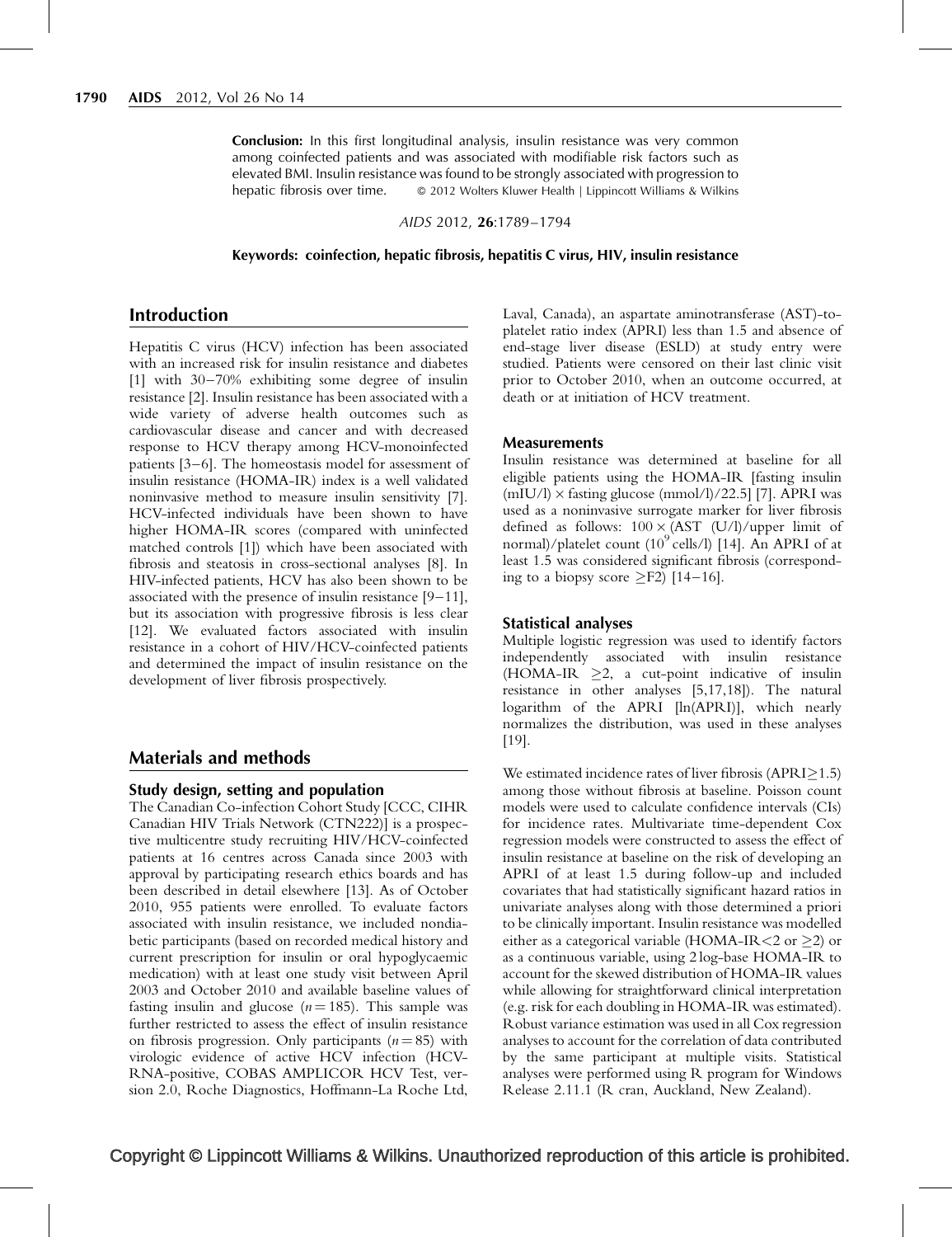Overall, 158 individuals were included in the primary analysis. The major reason participants were excluded from the study was lack of fasting measures of insulin or glucose ( $n = 755$ ). Included patients were similar in all regards to those excluded except there were fewer men (63 vs. 76%) and IDUs (74 vs. 82%) and more combination antiretroviral therapy (cART) users (88 vs. 80%). Notably, there was no difference in BMI, alcohol use, median CD4 cell count or types of ART (protease inhibitor vs. nonnucleoside reverse transcriptase inhibitor) used between those included and excluded. Overall, the median age was 45 years [interquartile range (IQR) 40–50], 63% were male, 23% had history of recent IDU and 89% received cART. At baseline, 70 (44%) had HOMA-IR less than 2; 45 (28%) had an index of 2.0– 3.9; 22 (14%), had an index of 4.0–5.9, and 21 (13%) had HOMA-IR at least 6. There was no statistically significant association between baseline insulin resistance and baseline hepatic fibrosis  $(n = 32)$ , although the median HOMA-IR was higher at 2.7 (IQR 1.8–4.5) compared with 0.8 (IQR  $0.5-1.4$ ,  $P = 0.35$ ) for those with baseline APRI less than 1.5.

## Factors associated with baseline insulin resistance

In adjusted multivariate analysis, only BMI of at least 25 was strongly associated with baseline insulin resistance (see Table 1, HOMA-IR  $\geq$ 2). Although receipt of protease inhibitor-based therapy was associated with insulin resistance in univariate analysis, this association was attenuated in multivariate analysis.

#### Factors associated with the development of fibrosis

Fifteen individuals (18%) developed significant hepatic fibrosis (APRI  $\geq$ 1.5) with median follow-up of 1.4 (IQR

1.0, 1.7) years. Rates of progression to significant fibrosis were higher in those with HOMA-IR of at least 2 (16.32 per 100 person-years, 95% CI 6.68-25.97,  $n = 11$ ) compared with those with HOMA-IR less than 2 (7.95 per 100 person-years, 95% CI 0.16–15.75,  $n = 4$ ).

In multivariate analyses, baseline HOMA-IR of at least 2 and HOMA-IR modelled as a continuous variable were both strongly associated with progression of hepatic fibrosis ([Table 2](#page-3-0)). Among other covariates, only baseline APRI was also associated with fibrosis progression. Given the small number of events, we did not include more covariates in the final model. In sensitivity analyses, we examined cART use, triglycerides and ethnicity which were not associated with fibrosis nor did their inclusion in the multivariate model alter the main results (data not shown).

## **Discussion**

Insulin resistance was present in a majority of HIV/HCVcoinfected cohort participants with 56% having a baseline HOMA-IR of at least 2 and a significant proportion having very high levels of insulin resistance (27% having HOMA-IR score  $\geq$ 4). As we excluded those receiving oral hypoglycaemics or insulin, this finding suggests that a substantial number of coinfected persons are not recognized as having impaired glucose tolerance and are, thus, at risk for common complications of insulin resistance [\[3,4,20\]](#page-4-0). Presence of insulin resistance was associated primarily with classic and potentially modifiable risk factors: elevated BMI and waist circumference. Although fasting glucose was higher among those having HOMA-IR of at least 2, all had values within the normal range; thus, fasting insulin levels are required to identify individuals with insulin resistance.

Table 1. Univariate and multivariate analysis of factors associated with baseline insulin resistance<sup>a</sup>.

| Variables                                 | Univariate analysis<br>Odds ratio (95% confidence interval) | Multivariate analysis<br>Adjusted odds ratio (95% confidence interval) |
|-------------------------------------------|-------------------------------------------------------------|------------------------------------------------------------------------|
| Age                                       | $1.01(0.98 - 1.05)$                                         | $1.02(0.98 - 1.07)$                                                    |
| Female sex                                | $0.86(0.45-1.66)$                                           | $0.72(0.33 - 1.56)$                                                    |
| Aboriginal                                | $1.07(0.42 - 2.70)$                                         | $1.25(0.40-3.94)$                                                      |
| Duration of HIV infection                 | $1.00(0.95 - 1.06)$                                         |                                                                        |
| Duration of HCV infection                 | $0.98(0.96 - 1.02)$                                         | $0.98(0.95 - 1.02)$                                                    |
| CD4 cell count (per $100$ cells/ $\mu$ l) | $1.03(0.90 - 1.17)$                                         | $1.05(0.90 - 1.23)$                                                    |
| $HIV$ viral load $<$ 50 copies/ml         | $0.91(0.47 - 1.76)$                                         | $0.81(0.36 - 1.80)$                                                    |
| cART use                                  | $1.29(0.49-3.46)$                                           |                                                                        |
| PI.                                       | $2.02(1.06 - 3.87)$                                         | $1.81(0.88 - 3.72)$                                                    |
| <b>NNRTI</b>                              | $0.64(0.32 - 1.25)$                                         |                                                                        |
| HCV-RNA-positive                          | $1.45(0.60-3.51)$                                           | $2.06(0.80 - 5.27)$                                                    |
| Genotype 1                                | $1.44(0.64 - 3.26)$                                         |                                                                        |
| APRI (In)                                 | $1.34(0.91 - 1.95)$                                         | $1.26(0.80 - 1.99)$                                                    |
| History of end-stage liver disease        | $1.02(0.35 - 2.89)$                                         |                                                                        |
| BMI > 25.0                                | $3.78(1.88 - 7.61)$                                         | $3.66(1.70 - 7.92)$                                                    |
| Baseline waist circumference              | $1.03(1.00-1.05)$                                           |                                                                        |

a<br> **Insulin resistance defined as homeostasis model for assessment of insulin resistance** 2. APRI, aspartate aminotransferase-to-platelet ratio index; cART, combination antiretroviral therapy; HCV, hepatitis C virus; NNRTI, nonnucleoside reverse transcriptase inhibitor; PI, protease inhibitor.

# Copyright © Lippincott Williams & Wilkins. Unauthorized reproduction of this article is prohibited.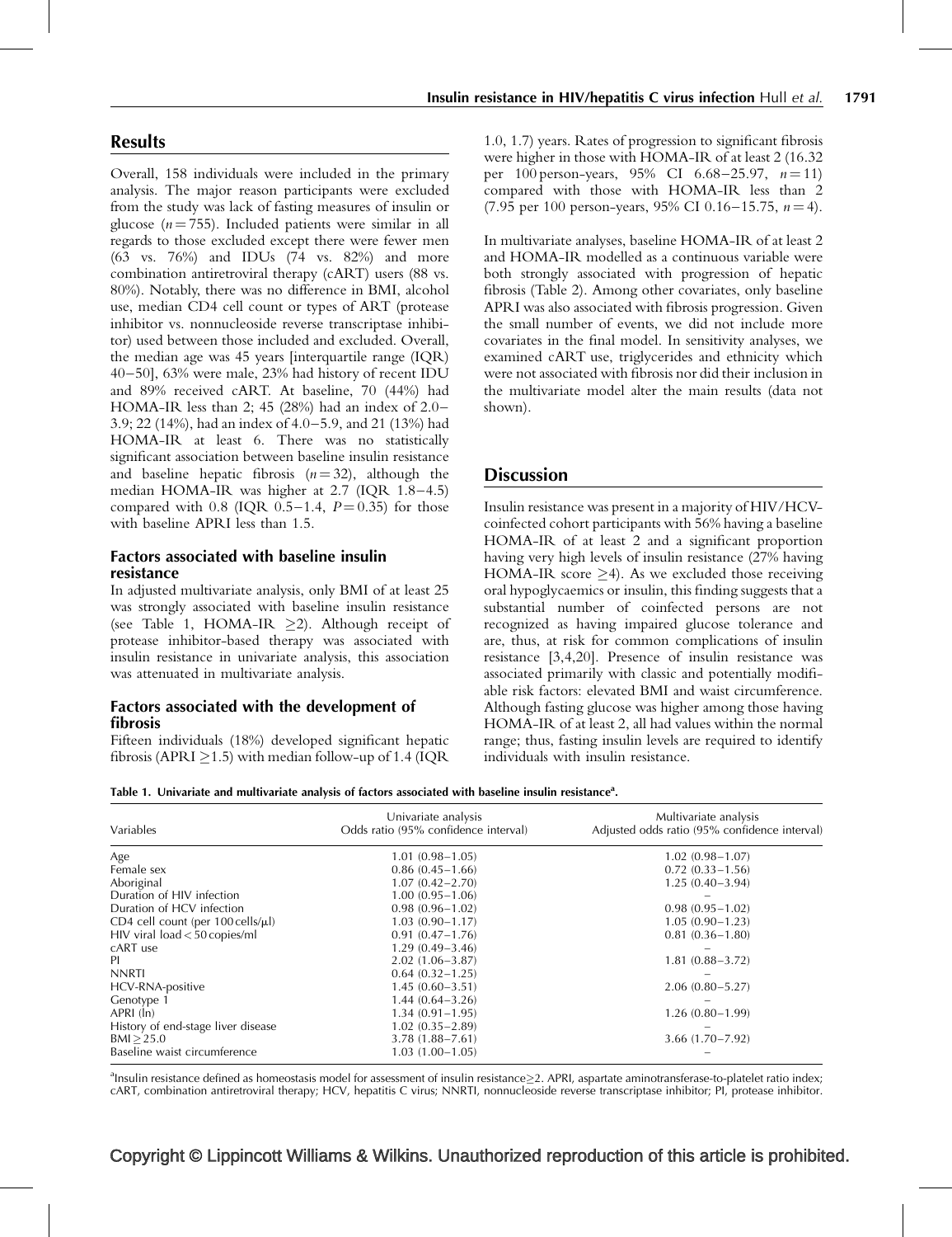| Variables                                                         | Adjusted hazard ratio | 95% confidence interval |
|-------------------------------------------------------------------|-----------------------|-------------------------|
| Insulin resistance modelled as $HOMA-IR>2$ vs. <2                 |                       |                         |
| $HOMA-IR>2$                                                       | 7.72                  | $2.55 - 23.36$          |
| Age (years)                                                       | 0.98                  | $0.88 - 1.09$           |
| Female sex                                                        | 0.85                  | $0.27 - 2.63$           |
| Duration of HCV infection (per year)                              | 1.05                  | $0.99 - 1.12$           |
| BM > 25                                                           | 0.73                  | $0.24 - 2.28$           |
| Baseline APRI (ln)                                                | 7.92                  | $1.94 - 32.42$          |
| Time updated CD4 cell count (per 100 cells/µl)                    | 0.92                  | $0.81 - 1.06$           |
| Time updated HIV viral $load < 50$ copies/ml                      | 0.74                  | $0.24 - 2.29$           |
| Insulin resistance modelled with HOMA-IR as a continuous variable |                       |                         |
| HOMA-IR (log-base 2)                                              | 1.48                  | $1.12 - 1.86$           |
| Age (years)                                                       | 1.00                  | $0.91 - 1.09$           |
| Female sex                                                        | 0.82                  | $0.26 - 2.55$           |
| Duration of HCV infection (per year)                              | 1.02                  | $0.97 - 1.10$           |
| BM > 25                                                           | 0.83                  | $0.29 - 2.34$           |
| Baseline APRI (ln)                                                | 5.20                  | $1.31 - 20.69$          |
| Time updated CD4 cell count (per 100 cells/µl)                    | 0.92                  | $0.79 - 1.08$           |
| Time updated HIV viral $load < 50$ copies/ml                      | 0.77                  | $0.20 - 2.99$           |

<span id="page-3-0"></span>Table 2. Multivariate Cox proportional hazards model of factors associated with development of aspartate aminotransferase-to-platelet ratio index score of at least 1.5 during follow-up.

The population  $(n = 85)$  is defined as those with no baseline history of fibrosis or end-stage liver disease and confirmed presence of hepatitis C virus (HCV)-RNA. Median follow-up period was 1.4 years (interquartile range 1.0, 1.7 years). APRI, aspartate aminotransferase-to-platelet ratio index; HOMA-IR, homeostasis model for assessment of insulin resistance.

To understand whether insulin resistance contributes to the development of hepatic fibrosis, longitudinal studies in persons not having fibrosis or advanced liver disease are required. Ours is the first such longitudinal study to examine this question in coinfected patients. We found insulin resistance was strongly associated with development of hepatic fibrosis. In adjusted analyses, the risk of developing fibrosis was nearly eight times greater in the presence of insulin resistance and was independent of BMI. Furthermore, for each doubling in HOMA-IR score there was a 48% increase in risk for progression to fibrosis. This finding suggests that efforts to improve insulin sensitivity may potentially reduce rates of fibrosis progression among coinfected persons. Given the rise of ESLD morbidity and mortality among HIV/HCVcoinfected persons, the identification of this potentially modifiable risk factor for liver disease progression is of enormous relevance.

The prevalence of insulin resistance in our Canadian cohort is somewhat greater than that reported in other populations. Among 170 coinfected patients from France, the prevalence of insulin resistance was 37% [\[17\]](#page-5-0). In 1041 HIV-infected Spanish patients, the prevalence was 48% among 373 HIV/HCV-coinfected patients compared with 33% in those without HCV infection [\[11\].](#page-5-0)

We could not demonstrate an association of specific antiretroviral agents with the presence of insulin resistance at baseline. Particularly, certain protease inhibitors and cumulative exposure to nucleoside reverse transcriptase inhibitors, especially stavudine, have been implicated in previous studies [\[21–24\]](#page-5-0). In contrast, there has been no clear association of specific drug class or duration of ART

exposure and insulin resistance in coinfected populations [\[9,10\]](#page-5-0). The lack of association between ART exposure and insulin resistance in our study and others may be due to a lack of power, given the relatively small numbers of individuals analysed to date, or may reflect more complex effects of ART on HCV-related disease [\[25,26\]](#page-5-0).

Prior cross-sectional studies in coinfected persons have not identified a clear relationship between insulin resistance and presence of hepatic fibrosis [\[12,17\]](#page-5-0). In contrast, in a cross-sectional study of 330 coinfected patients undergoing transient elastography, 64% of those with HOMA-IR of at least 4 had measures of at least 9 kPa compared with 39% of those with HOMA-IR less than 4 ( $P < 0.0001$ ), and HOMA-IR of at least 4 was an independent predictor of elevated liver stiffness (adjusted odds ratio 5.33, 95% CI 2.70–10.49) [\[27\]](#page-5-0). Insulin resistance has been associated with higher estimated fibrosis progression rates in monoinfected populations [\[1\]](#page-4-0) but not in a small study of coinfected patients [\[12\].](#page-5-0) Finally, in HCV monoinfection, HOMA-IR more than 2 has been associated with decreased sustained virologic responses (SVRs) to HCV therapy. In coinfected patients, however, studies on the impact of insulin resistance on SVR have been contradictory [\[18,28,29\].](#page-5-0)

Mechanisms by which insulin resistance occur in HCVinfected patients have not been fully elucidated, but include effects of inflammatory cytokines such as tumour necrosis factor alpha [\[30\],](#page-5-0) other cytokine signalling pathways (e.g. upregulation of suppressor of cytokine signaling-3 protein) [\[31\]](#page-5-0) and effects on insulin–receptor substrate which interferes with insulin signalling [\[32\]](#page-5-0). Whether HIV directly plays a role remains unclear.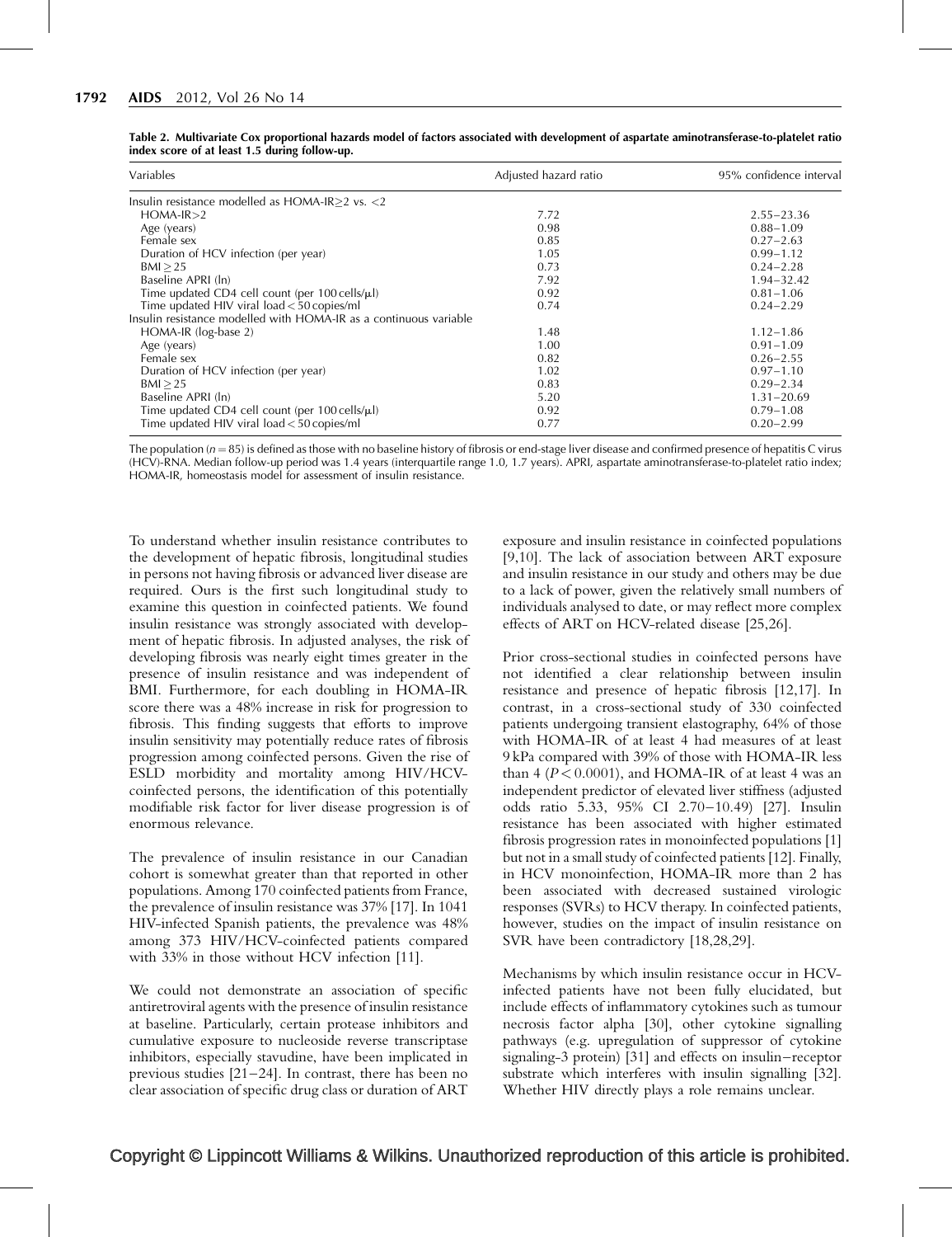<span id="page-4-0"></span>Our study has some potential limitations. Overall, a significant proportion lacked fasting glucose and insulin values and, therefore, was excluded from analysis. This limited our power to determine associations between insulin resistance and such factors as specific antiretroviral drug classes or HCV genotype. The large number of excluded patients also potentially could have introduced a selection bias. Use of HOMA-IR in the evaluation of insulin resistance in HCV-infected patients is well established [\[33\],](#page-5-0) and we used a HOMA-IR score of at least 2 to define significant insulin resistance, as used in other North American and European coinfected populations [\[5,17,18,34\],](#page-5-0) although other cut-offs have been used [\[12\]](#page-5-0). We used the APRI score as a surrogate marker for hepatic fibrosis rather than liver biopsy. APRI has been validated against liver biopsy in our cohort as well as others and is widely accepted as a surrogate marker and is highly specific for fibrosis stages equal to or greater than F2 Metavir score (significant fibrosis, few septa) [\[14\].](#page-5-0) A limitation of not using serial biopsies is the potential interplay between insulin resistance and hepatic steatosis, itself a consequence of insulin resistance, which may contribute to fibrosis progression [\[17\].](#page-5-0)

#### Conclusion

Given the very high prevalence of insulin resistance, its known association with important health outcomes and its associated high risk for liver disease progression observed in this study, routine screening for insulin resistance among coinfected persons may be warranted. Interventional studies to manage modifiable risk factors for insulin resistance and evaluate the role of pharmacotherapy in modifying the course of liver disease progression and improving HCV treatment outcomes among HIV/HCV-coinfected persons are needed.

## Acknowledgements

The authors thank Alex Schnubb, Manon Desmarais, Curtis Sikora, Christine O'Reilly, Brenda Beckthold, Heather Haldane, Laura Puri, Nancy McFarland, Claude Gagne, Elizabeth Knight, Lesley Gallagher, Warmond Chan, Sandra Gordan, Judy Latendre-Paquette, Natalie Jahnke, Viviane Josewski, Evelyn Mann and Anja McNeil for their assistance with study coordination, participant recruitment and care.

The Canadian Co-infection cohort investigators (CTN222) are Jeff Cohen, Windsor Regional Hospital Metroplitan Campus, Windsor, Ontario, Canada; Brian Conway, Downtown IDC, Vancouver, British Columbia; C.C., Ottawa General Hospital, Ottawa, Ontario, Canada; Pierre Côté, Clinique du Quartier Latin, Montreal, Quebec, Canada; J.C., Montreal General Hospital, Montreal, Quebec, Canada; John Gill, Southern Alberta HIV Clinic, Calgary, Alberta, Canada;

Mark Tyndall, Native Health Centre, Vancouver, British Columbia, Canada; Shariq Haider, McMaster University, Hamilton, Ontario, Canada; Marianne Harris, St Paul's Hospital, Vancouver, British Columbia, Canada; David Hasse, Capital District Health Authority, Halifax, Nova Scotia, Canada; Julio Montaner, St Paul's Hospital, Vancouver, British Columbia, Canada; E.E.M.M., McGill University, Montreal, Quebec, Canada; N.P., Oak Tree Clinic, Vancouver, British Columbia, Canada; Annita Rachlis, Sunnybrook and Women's College Health Sciences Centre, Toronto, Ontario, Canada; Roger Sandre, HAVEN Program, Sudbury, Ontario, Canada; Danielle Rouleau, Centre Hospitalier de l'Université de Montréal, Montreal, Quebec, Canada; David Wong, University Health Network, Toronto, Ontario, Canada; M.W.H., British Columbia Centre for Excellence in HIV/AIDS, Vancouver, British Columbia, Canada; and S.W., Toronto General Hospital, Toronto, Ontario, Canada.

This study was funded by the Fonds de recherche en santé du Québec, Réseau SIDA/maladies infectieuses (FRSQ), the Canadian Institutes of Health Research (CIHR MOP-79529) and the CIHR Canadian HIV Trials Network (CTN222). M.B.K. is supported by a 'Chercheur-boursiers cliniciens senior' career award from the FRSQ.

### Conflicts of interest

M.H. has acted as a consultant for Merck, Vertex, Pfizer, viiv, Ortho Janssen and has been a speaker for Merck and Ortho Janssen. S.W. has been a consultant/member of advisory board for the following pharmaceutical companies: Abbott, Merck, Tibotec, Gilead, Bristol-Myers Squibb, and viiv. C.C. has acted as a consultant for Merck and a speaker for Merck and Roche. N.P. has been a member of the advisory board of Abbott, Bristol Myers Squibb, Gilead, Merck, and viiv. M.B.K. has been a consultant to Merck, viiv, Gilead, has received research funding from Merck and has received speakers' honoraria from viiv, Gilead and Bristol-Myers Squibb. K.R., E.E.M., J.C., M.P., S.S. have no conflicts of interest to declare.

#### References

- Hui JM, Sud A, Farrell GC, Bandara P, Byth K, Kench JG, et al. Insulin resistance is associated with chronic hepatitis C virus infection and fibrosis progression [corrected]. Gastroenterology 2003; 125:1695–1704.
- 2. Harrison SA. Insulin resistance among patients with chronic hepatitis C: etiology and impact on treatment. Clin Gastroenterol Hepatol 2008; 6:864–876.
- 3. Hedblad B, Nilsson P, Engstrom G, Berglund G, Janzon L. Insulin resistance in nondiabetic subjects is associated with increased incidence of myocardial infarction and death. Diabet Med 2002; 19:470–475.
- 4. Moller DE, Flier JS. Insulin resistance: mechanisms, syndromes, and implications.  $N$  Engl J Med 1991; 325:938-948.